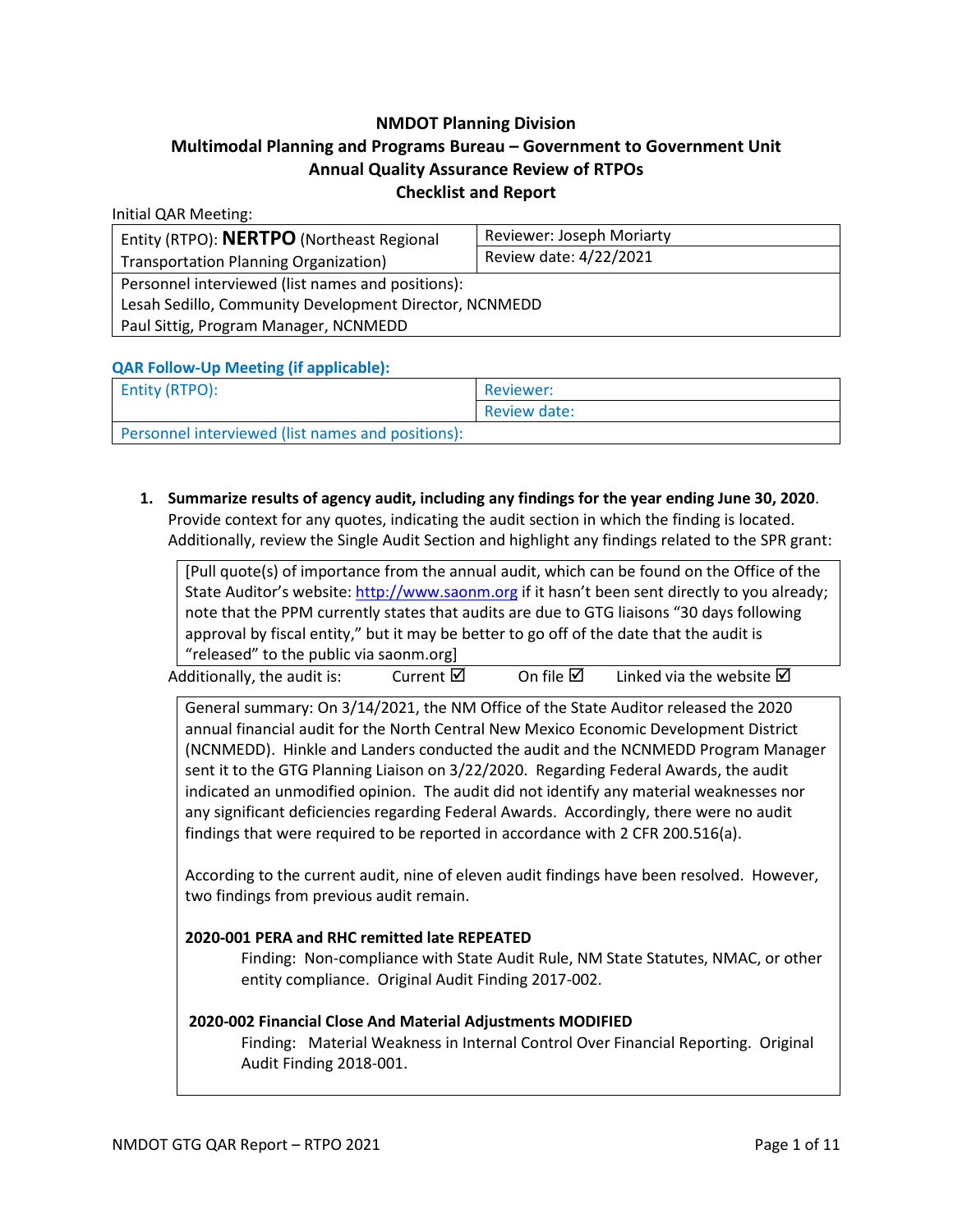The current audit did not qualify NCNMEDD as a low-risk auditee. However, there were no specific findings related to the FHWA SPR grant program. Audit finding 2020-002 (Financial Close And Material Adjustments) could negatively affect the FHWA SPR grant program in the future if not addressed by NCNMEDD. Detailed below are the specific findings, issues, criteria, recommendations from the audit regarding finding 2020-002. Also detailed below is a summary of the NCNMEDD management response and corrective action plan to address this finding.

During the FY19 audit, the auditor identified 57 adjustments to the general ledger. Because these adjustments were made/identified by the auditor, and not by the District, it shows an internal control weakness in maintaining the general ledger. Possible effects include:

- Risk of misstatements in the financial statements is significantly high
- Untimely financial reporting
- Increased risk of loss of funding sources

The underlying cause of this finding is that the District did not design and implement effective procedures and workpapers to ensure that a timely and accurate financial close occurred at year-end.

### **Audit Recommendations**

The Auditor recommended that management evaluate all aspects of the financial close and reporting process and establish effective internal controls, procedures, and workpapers to ensure timely and accurate financial statements.

The Auditor recommended the following additional items:

- 1. Asking for nonaudit services and technical advice from the auditor or from someone else when these procedures and adjustments are needed is not considered a control deficiency as long as the staff of the District initiates/oversees them and can mitigate the risk of a threat of lack of independence by the auditor. This would entail a person with the proper skills, knowledge and experience initiate the financial close or oversee the auditor's nonattest services in accordance with independence requirements set forth by professional standards.
- 2. The Auditor recommended that the District review all trial balances prior to providing them to the auditor, during the audit process; and when adjustments are proposed; and at the end of the audit to ensure correctness.
- 3. Additionally, the Auditor recommended that the District ensure that key officials review all proposed adjustments by the auditor and that they are approved, prior to the audit completion.

### **NCNMEDD Response**

NCNMEDD indicated that they were aware of the deficiencies listed in this finding and began taking corrective action during FY 2020. In February 2020, the new Finance Director began the reconciliation process to address deficiencies. The Finance Department is now reviewing all balance sheet accounts as well as revenues and expenses on a monthly basis to ensure entries are accurate. The Executive Director also reviews all reconciliations as well as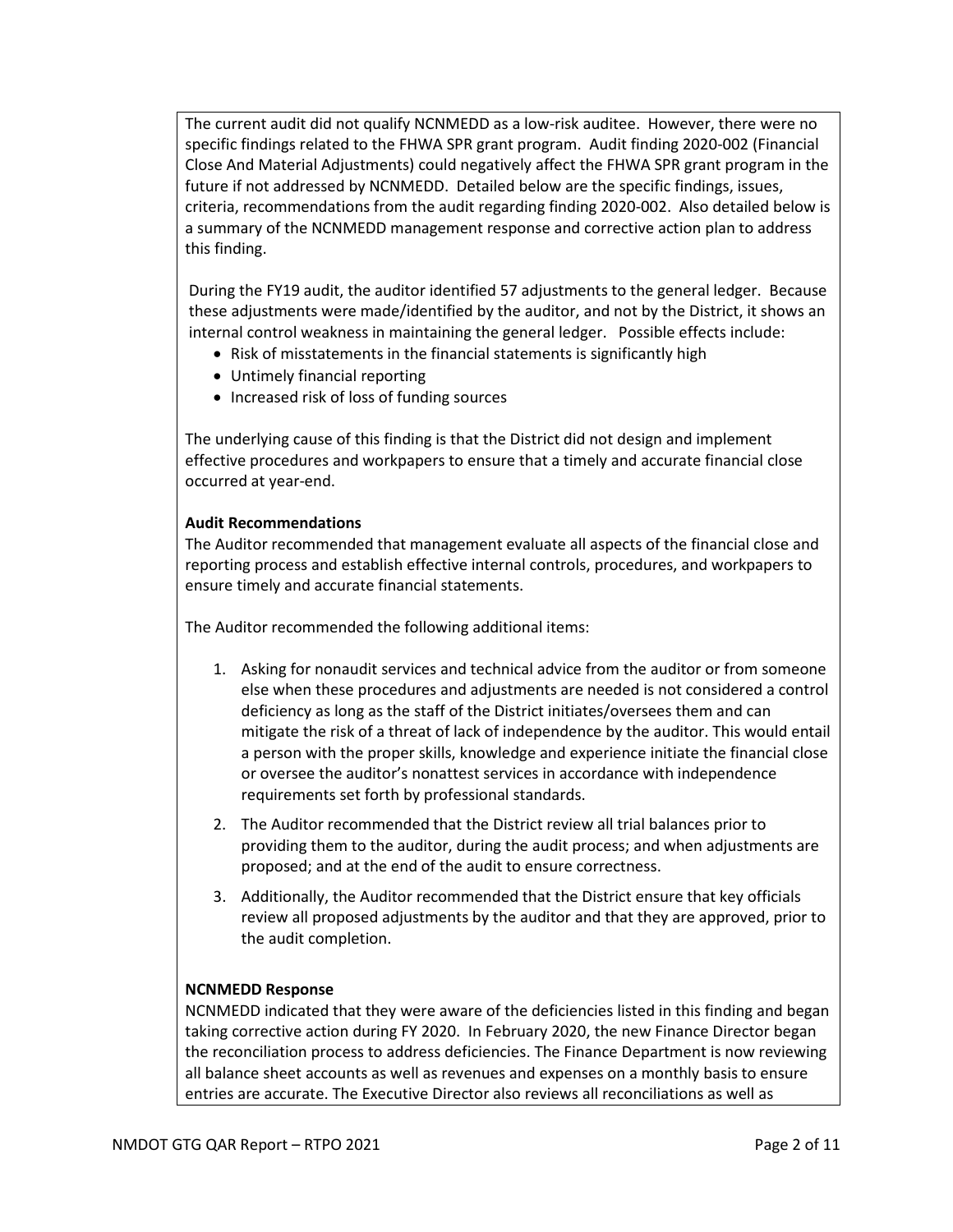quarterly financial reports before they are presented to the Board.

Many of the deficiencies listed in this finding occurred during or before fiscal year 2018, under previous management. NCNMEDD has addressed some of the prior year financial close issues to date; clean-up is extensive and will persist through FY 2021. NCNMEDD agrees that third-party assistance to address prior year close would be helpful and will pursue the auditor's recommendation in this area.

#### **NCNMEDD Corrective Action Plan**

Corrective Action Plan Timeline: July 1,2020, - June 30, 2021 Designated Employee Responsible for Corrective Action: Executive Director Monica Abeita and Finance Director Bernadette Segobia-Abeyta

General summary: There were no specific findings related to the Federal-Aid Highway SPR grant program. The audit did not identify any material weaknesses nor any significant deficiencies regarding Federal Awards. There were no audit findings that were required to be reported in accordance with 2 CFR 200.516(a).

If not addressed, Audit finding 2020-002 (Financial Close And Material Adjustments) could cascade and potentially affect the FHWA SPR grant program. NCNMEDD management is taking corrective actions to address this deficiency.

The NCNMEDD audit is available to view or download at the RTPONM.ORG "NORTHEAST" web page.

Please note that nine of eleven audit findings from previous audits have been resolved. The Executive Director and the newly hired Finance Director at NCNMEDD are systematically addressing the remaining deficiencies regarding internal financial controls. NCNMEDD has made significant progress regarding their financial reporting and oversight. The NM Department of Finance and Administration has also reviewed NCNMEDD's 2020 audit. DFA determined that NCNMEDD meets the criteria to continue to serve as a fiscal agent. (See 4/1/2021 email from Brenda L. Suazo-Giles, DFA to Monica Abeita, NCNMEDD).

Concerns/Issues: Similar to last year's audit, the current 2020 audit did not quality NCNMEDD as a low-risk auditee. Previous audits and the current audit have identified inadequate financial controls over financial reporting as a finding. It is important that NCNMEDD continue to develop and strengthen internal financial controls and oversight to ensure that federal funding is uninterrupted for NCNMEDD programs, including the FHWA SPR funding for NERTPO. Audit finding 2020-002 could negatively affect the FHWA SPR grant program in the future if not resolved.

Best Practices: N/A

Follow-Up Needed On: N/A

Notes from Follow-Up QAR:

**2. Planning Products – are the following current, on file and posted to the website (PDF)?** Current  $On file<sup>1</sup>$  $On file<sup>1</sup>$  $On file<sup>1</sup>$  Posted to the website

 $\boxtimes$   $\boxtimes$  Regional Work Program (RWP)

<span id="page-2-0"></span><sup>&</sup>lt;sup>1</sup> 'On file' assumes an electronic copy; hard copies are optional.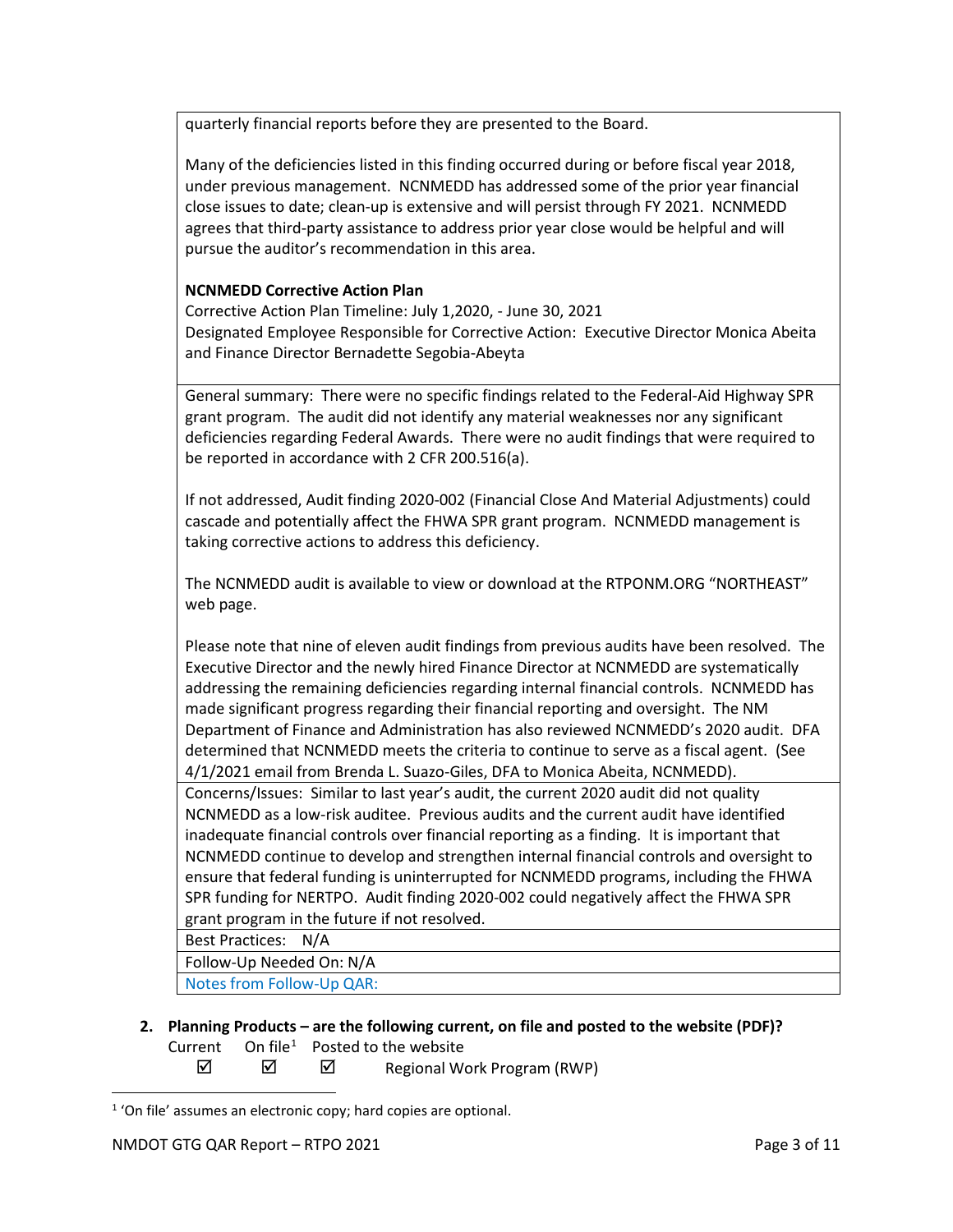| ⋈         | М  | 罓  | <b>Regional TIP Recommendations (RTIPR)</b>                                    |
|-----------|----|----|--------------------------------------------------------------------------------|
| ☑         | ☑  | ☑  | Public Participation Plan (PPP) (update every 5 yrs)                           |
| ☑         | ☑  | ☑  | Title VI Plan with contact person identified (update every 3 yrs) <sup>2</sup> |
| ☑         | ☑  | ☑  | <b>Regional Transportation Plan (RTP)</b>                                      |
| ☑         | ☑  | ☑  | Annual Performance and Expenditure Report (APER)                               |
| <b>NA</b> | ΝA | ΝA | Other plans (list below)                                                       |

General summary: All planning products on the RTPONM.ORG "NORTHEAST" webpage are current and on file. NERTPO-NCNMEDD adopted their Title VI Plan on 9/26/2018 and it is current. However, per the PPM Title VI Plans are required to be updated every three years. Accordingly, NERTPO-NCNMEDD needs to update their Title VI Plan by 9/26/2021. The current 2015 NERTPO RTP is on file and posted to the web page. NCNMEDD and EPCOG staffs are currently working with their respective NERTPO communities to develop a new updated RTP. The current 2018 RTIPR is also on file and posted to the web page; however, a new RTIPR is currently under development. NCNMEDD staff anticipates that an updated RTIPR will be approved by the NERTPO Board in Quarter 3 or Quarter 4 of FFY2021. The current NERTPO-NCNMEDD (2020) Annual Performance and Expenditure Report (APER) posted on the website and on file.

Concerns/Issues: Since EPCOG and NCNMEDD co-manage, NERTPO documents posted to the web page need monitoring and updating as appropriate.

Best Practices: The RTPONM.ORG "NORTHEAST" webpage continues to serve as an effective means to communicate with NERTPO member communities, especially during the COVID19 health emergency. RTPO staff has increased the web page's functionality and serves as a "one-stop" shop for member communities and the public at large. The webpage also serves to enhance accountability and transparency. NERTPO-NCNMEDD staff has been working with their respective member communities in developing a new updated RTP document. Most notably, NERTPO established a sub-committee among the member agencies to assist in the development of the RTP. Staff is also coordinating with the NERTPO Board and is developing a process to develop a new RTIPR. NERTPO-NCNMEDD staff commended for developing both Federal and State portions of a prioritized list of transportation projects. Part of this process has been the development of a new comprehensive rating and ranking methodology. NCNMEDD staff anticipates the NERTPO Board will approve the updated RTIPR by Quarter 3 or Quarter 4 of FFY2021. NCNMEDD staff has taken the lead in managing the update to the RTIPR for the NERTPO region.

Follow-Up Needed On: N/A

Notes from Follow-Up QAR:

# **3. Boards/Committees - are the following current, on file and posted to the website?**

| Current |   |   | On File Posted to the website                         |
|---------|---|---|-------------------------------------------------------|
| ☑       | ⋈ | M | <b>Bylaws</b>                                         |
| ☑       | ⋈ | ⋈ | Members, including Chair and Vice Chair               |
| ☑       | ⊓ | ☑ | Schedule of meetings                                  |
| ☑       | ☑ | ⋈ | Agendas (posted to website 72 hours prior to meeting) |
|         |   |   |                                                       |

<span id="page-3-0"></span> $<sup>2</sup>$  Title VI Contact may be a specific person that works at the entity; it may also be a position that is routinely filled</sup> (e.g. HR Director); ideally the contact information should be stable (e.g. [ADA.TitleVI@xxcog.org](mailto:ADA.TitleVI@xxcog.org) or a general phone number) so that even if the person leaves, the contact information stays active.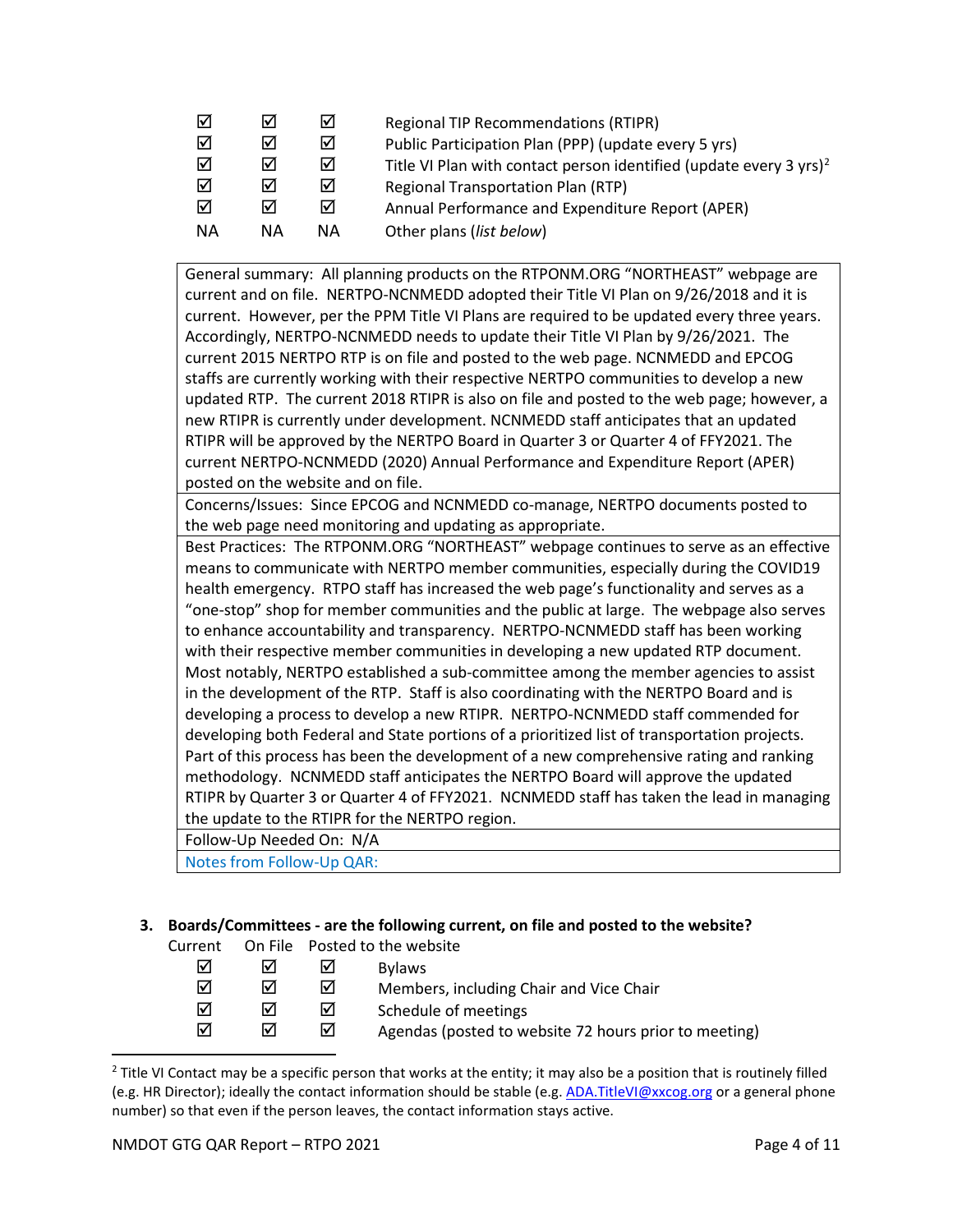| ⊺⊽ | ☑ | Meeting minutes (for the past 2 years)       |
|----|---|----------------------------------------------|
| ⊠  | М | Approved documents (i.e. signed resolutions) |

General summary: Board related documents on the RTPONM.ORG "NORTHEAST" webpage include the current bylaws, membership, (including Chair and Vice Chair), schedule of meetings, agendas, and meeting minutes. Meeting minutes current, posted on the webpage, and on file. Items that NERTPO Board acted upon contained in approved minutes, minutes approved by Board at following monthly NERTPO meeting. Signed NERTPO Board resolutions posted on webpage above. NERTPO Minutes archive goes back to 2017. Concerns/Issues: Since EPCOG and NCNMEDD co-manage, monitor and update as appropriate NERTPO documents associated with the RTPONM.ORG "NORTHEAST" webpage. Best Practices: NERTPO does a good job following the NM Open Meeting Act regarding the posting of agendas, meeting minutes and NERTPO Board approved items on the NORTHEAST link on the RTPONM.ORG web page. Over the reporting period NERTPO agendas, meeting minutes, and resolutions posted on the webpage in a timely manner. Bylaws, membership (including Chair and Vice Chair) and the schedule of meeting, and resolutions are also easily accessible via the web age.

Follow-Up Needed On: N/A

Notes from Follow-Up QAR:

### **4. Financials - Reporting and Documentation**

- $\boxtimes$  Reimbursement Packets consistently submitted in a timely, complete, and accurate fashion?
- $\boxtimes$  Reimbursement Packets include cover letters, Quarterly Reports, Budget Reports, Expenditure Summary, Invoices and supporting documentation? Are these provided with the Reimbursement Packets and maintained on file? Does the RTPO charge allocated costs consistently with what is included in the RWP Budget?
	- Budget Report: track expenditures by line item as defined by task in the RWP budget
	- Expenditure Summary: provide a summary of federal funds expended plus local match paid, by quarter
- 
- $\boxtimes$  Is the documentation on file, well-organized, and accessible?
	- Security: what measures does the RTPO take to ensure their IT systems are secure? (explain below)

General summary: During the reporting period, NCNMEDD staff provided complete and accurate reimbursement packets, consistently meeting the quarterly PPM deadlines. Cover letters, Quarterly Reports, Budget Reports, Expenditure Summary, Invoices and supporting documentation are consistently included in the Quarterly reimbursement packets. NCNMEDD maintains the reimbursement packets in digital form on the NCNMEDD network and archived in physical form at their offices. NERTPO data automatically backed-up on reoccurring schedule to a shared network environment. IT network security support provided by third party (Technology Solutions). Standard IT security protocols in place.

Concerns/Issues: N/A

Best Practices: Significant improvement since last year's QAR regarding Financial Reporting and documentation. It is apparent that NCNMEDD internal procedures and financial oversight functions have improved. Over the reporting period, NCNMEDD Reimbursement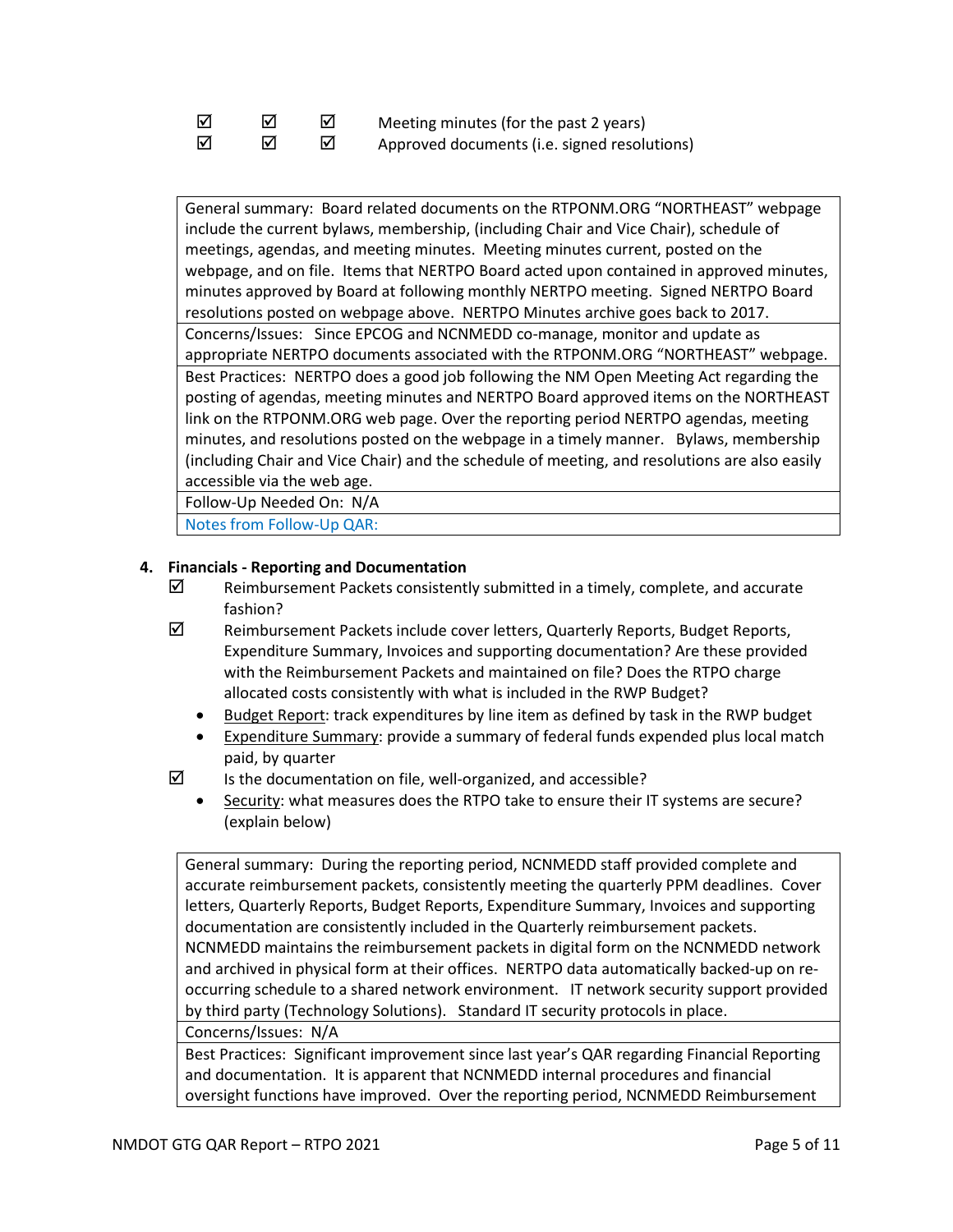Packets submitted in a consistent, timely, and accurate manner. NCNMEDD staff very responsive to Planning Liaison inquiries.

Follow-Up Needed On: N/A

Notes from Follow-Up QAR:

- **A. Timesheets and Timesheet Summary** All RTPO staff who charge time to a federally funded task are required to maintain internal, accurate, and current time records using database and spreadsheets comparable to the RTPO Time Tracking workbook provided in the Planning Procedures Manual. GTG Liaison must randomly test a week to ensure the timesheets are on file and that they match what was included in that reimbursement packet.
- $\triangledown$  Is the RTPO able to provide access to timesheets?
- $\boxtimes$  Is the amount of time spent on RTPO duties and billed to FHWA funds clearly indicated?

General summary: NCNMEDD uses a business management software package (Sage System) to track employee time and attendance. NERTPO-NCNMEDD staff also uses a separate Excel spreadsheet to track weekly hours by employee by function for inclusion in the quarterly reimbursement packages. The Planning Liaison asked and received corresponding time records for the Community Development Director (CDD) for April of FFY2020 Q3. The time records supplied by NERTPO-NCNMEDD staff matched the April time-period of the NNERTPO-NCNMEDD FFY2020 Q3 Reimbursement Packet.

Concerns/Issues: N/A

Best Practices: NERTPO-NCNMEDD time records are complete and accurate. Time related to RTPO duties billed to FHWA funds clearly indicated on the time records.

Follow-Up Needed On: N/A

Notes from Follow-Up QAR:

#### **B. Contract Awards**

 $\boxtimes$  No Contract Awards during the time period covered by this QAR

OR:

- $\Box$  Published Notice in Newspaper for Invitation for Bid or Request for Proposals (RFP) (advertisement), copy of ad
- $\Box$  Bidder's list at bid opening-Company(s) and quotation sheet(s); or copies of proposals received
- ☐ Award Letter, "NOTICE OF AWARD"/"NOTICE TO PROCEED" Forms
- $\Box$  All subsequent notices: starts, suspends, resumes, and completions
- ☐ Copy of fully executed Contract on file
- ☐ All invoicing (copies) for contractors, vendors, suppliers

| General summary: N/A      |  |
|---------------------------|--|
| Concerns/Issues: N/A      |  |
| Best Practices: N/A       |  |
| Follow-Up Needed On: N/A  |  |
| Notes from Follow-Up QAR: |  |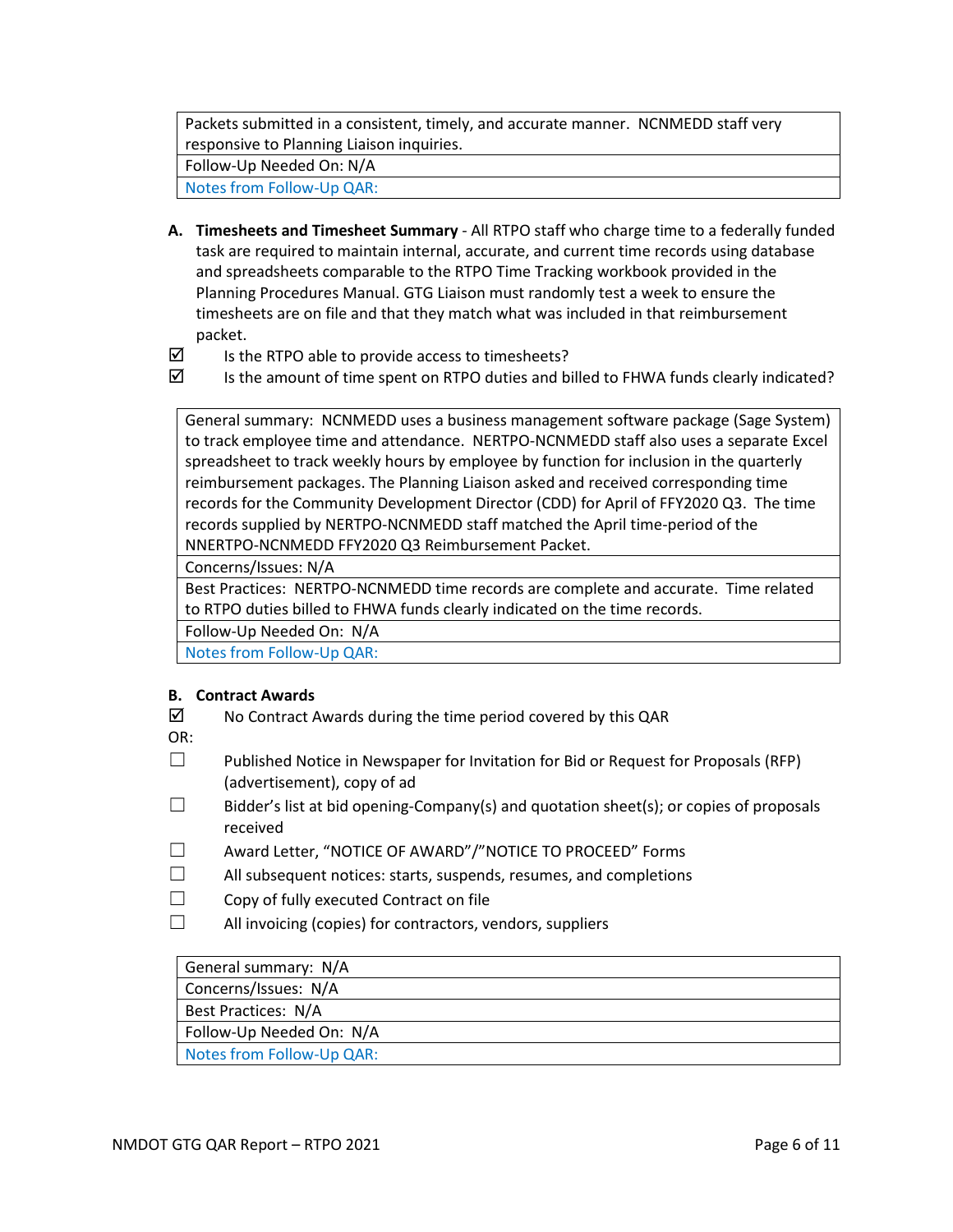- **C. Inventory of capital assets acquired with Federal Aid Highway Program funds valued at \$5,000 and greater**
- $\boxtimes$  Not applicable
- OR:
- $\Box$  Are there property records that include a description of the property, serial or other identification number, source of property, who holds title, acquisition date, cost of property, percentage of Federal participation, location, use and condition of property and ultimate disposition data including date of disposal and sale price?
- $\Box$  Is there a physical inventory of the property with results reconciled with property records (at least once every 2 years)?
- $\Box$  Is there a control system developed to ensure adequate safeguards to prevent loss, damage or theft of property? If there was an occurrence did NMDOT investigate and what were the results of that investigation?
- $\Box$  Are there adequate maintenance procedures developed to keep property in good condition?

Note: Disposition of items of equipment at current, per-unit, fair market value in excess of \$5,000 may be retained or sold and the awarding agency (FHWA) has the right to an amount calculated by multiplying the current market value or proceeds from sale by awarding agency's share of the equipment.

| General summary: N/A       |
|----------------------------|
| Concerns/Issues: N/A       |
| <b>Best Practices: N/A</b> |
| Follow-Up Needed On: N/A   |
| Notes from Follow-Up QAR:  |

### **5. Structure/Intergovernmental & Other Agreements**

Current On file

 $\boxtimes$   $\boxtimes$   $\blacksquare$ **N/A N/A** Other (*list below*)

### General summary:

During the site review, GTG Planning Liaison verified NERTPO current Cooperative Agreement on file at NCNMEDD.

• NMDOT/NCNMEDD - NERTPO Cooperative Agreement for Regional Work Programs for Federal Fiscal Years 2019 - 2022, Contract Number-16015, dated 8/9/18.

Concerns/Issues: N/A

Best Practices: N/A

Follow-Up Needed On: N/A

Notes from Follow-Up QAR:

# **6. Staff & Board/Committee Member Training and Professional Development**

- $\boxtimes$  Staff familiarity with the Planning Procedures Manual (PPM):
	- $\boxtimes$  Established staff?
	- $\boxtimes$  Recently hired staff?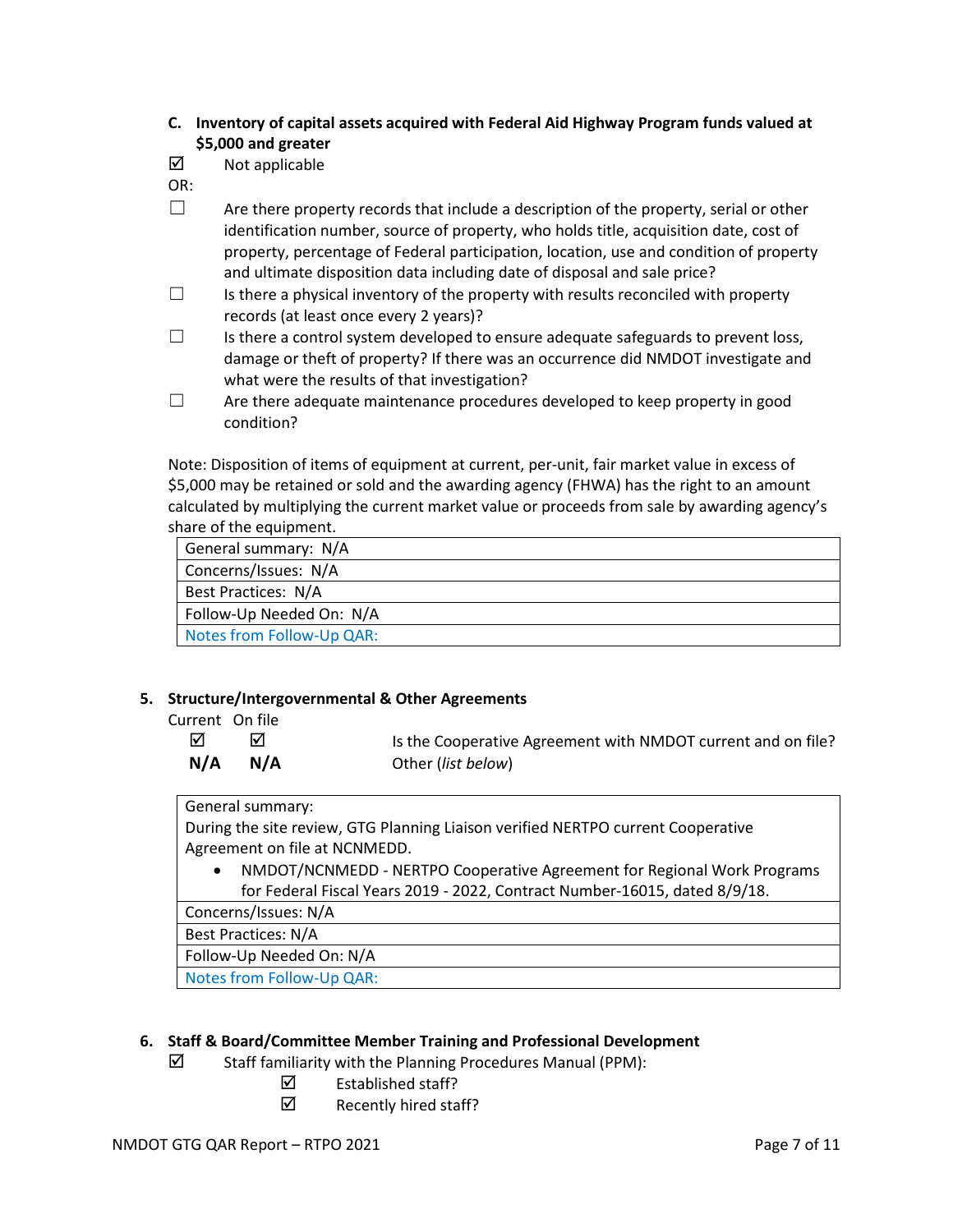- $\boxtimes$  Is there a training/professional development plan for RTPO staff and how is it being implemented?
- $\boxtimes$  Has the RTPO Program Manager attended a NM Open Meetings Act training?
- $\boxtimes$  Is the RTPO following the RWP training plan for Board/Committee Members? Are additional resources needed to implement the training plan?
	- What is the outreach to non-participating members? (*Detail below*)

General summary: NERTPO-NCNMEDD staff indicated their familiarity with the Planning Procedures Manual. Staff indicated that the PPM is a useful resource and they consult it often. Staff training/professional development has been a challenge during the COVID-19 health emergency. NERTPO-NCNMEDD Staff Training and Conference proposal put together by the former Transportation Planner. Staff also provided a staff-training proposal for State Fiscal Year 2022 (which starts July 1, 2021) that was developed by the Community Development Director and the new NERTPO Program Manager. Staff indicated that members can (and do) request specific training topics. The new NERTPO-NCNMEDD Program Manager attended NM Open Meetings Act and Inspection of Public Records Act training on April 27, 2021. The Community Development Director, as well as other staff members at NCNMEDD, attended NM Open Meetings Act training in the past. Also provided was the 2019 NERTPO member-training plan. NERTPO-NCNMEDD staff currently developing a new member-training plan with EPCOG staff. NERTPO committee members receive training in the form of presentations approximately every other month during NERTPO regular monthly meetings. Over the reporting period, trainings included the following topics: Funding opportunities from the New Mexico Finance Authority, NMDOT Environmental Level of Effort form and requirements, TAP/RTP and CMAQ funding, and Project Feasibility Forms (PFFs) and the Transportation Project Fund. Trainings and conferences opportunities announced by NERTPO staff at meetings, via email, and through the webpage. Potential training topics also discussed among the membership at NERTPO meetings. Member attendance tracked via meeting sign-up sheets and converted to digital tracking sheeting. Tracking sheet sent to all members, overall attendance has improved. Member attendance also tracked via roll calls and RSVPs. Virtual meeting formats have allowed non-participating members to attend. NERTPO-NCNMEDD staff indicated that they intend to coordinate with the NERTPO Chair and Vice-Chair regarding communications to non-participating members to encourage them to participate in the NERTPO Planning process.

#### Concerns/Issues: N/A

Best Practices: NERTPO does a good job with board member training and staff professional development. RTP survey excellent outreach mechanism to solicit member feedback. Follow-Up Needed On: N/A

Notes from Follow-Up QAR:

### **7. Public Involvement & Outreach/Environmental Justice/Title VI**

- $\boxtimes$  Is public attendance at meetings encouraged and tracked?
- $\boxtimes$  Is public input received, addressed, and documented?
- $\boxtimes$  Is there outreach to Environmental Justice/minority communities?
- $\boxtimes$  Do meetings comply with the NM Open Meetings Act?
- $\boxtimes$  Are Environmental Justice and Title VI complaints documented, addressed and tracked?
- $\boxtimes$  Is NMDOT GTG Liaison informed of all complaints and resolution in a timely manner?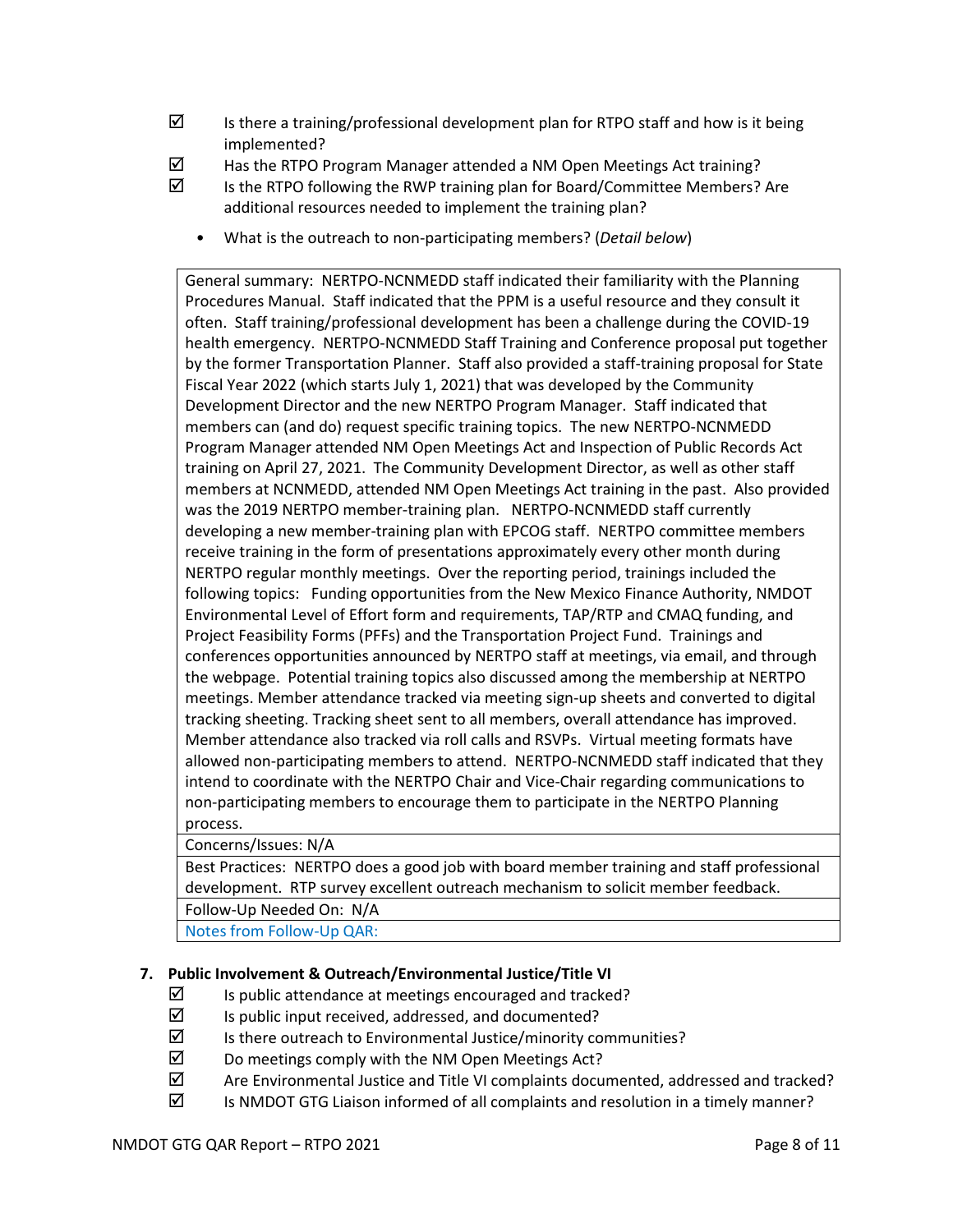General summary: NERTPO-NCNMEDD staff indicated that public attendance is encouraged and tracked. Public comment part of standing agenda items and recorded in the NERTPO meeting minutes. NERTPO-NCNMEDD staff track and document correspondence from the public as well. NERTPO Agenda published on the RTPONM.ORG "NORTHEAST" webpage in both English and Spanish versions. NCNMEDD Newsletter distributed to NERTPO-NCNMEDD membership. Survey sent out to all NERTPO member communities as part of Regional Transportation Plan Update outreach effort. NERTPO meetings comply with NM Open Meetings Act. NERTPO-NCNMEDD staff indicated that their Title VI plan contains a built in process to document and address Title VI complaints. Community Development Director indicated that NCNMEDD coordinates with the NMDOT Construction and Civil Rights Bureau regarding Environmental Justice /Title VI compliance.

Concerns/Issues: N/A

Best Practices: Publishing the Agenda in both English and Spanish very helpful.

Follow-Up Needed On: N/A

Notes from Follow-Up QAR:

# **8. Tracking local-lead projects – how is the RTPO Program Manager doing this?**

General summary: The NERTPO-NCNMEDD and EPCOG staffs coordinate tracking local-lead projects in the NERTPO region. NERTPO-NCNMEDD staff uses the eSTIP to track federally funded local projects within their portion of the NERTPO region (Colfax, Mora, and San Miguel counties, and their respective incorporated municipalities). Member agencies as well as NMDOT District Engineering staff attend NERTPO meetings providing project status updates that NERTPO staff uses to monitor the progress of local projects. For Transportation Project Funds (TPF) and Local Government Road Fund (LGRF) projects, the Program Manager coordinates with the respective NMDOT District Engineers and staff at D-4. NERTPO-NCNMEDD staff also utilizes the Regional Transportation Improvement Program Recommendations (RTIPR) process to develop and track local projects. NERTPO-NCNMEDD project prioritization process includes the RTIPR (Federal eligible projects) and a State eligible list of projects (Transportation Project Fund eligible projects). The NERTPO-NCNMEDD Program Manager and support staff also use the Project Feasibility Form (PFF) to monitor potential incoming local-lead projects.

Concerns/Issues: N/A

Best Practices: NERTPO-NCNMEDD staff effectively coordinates with EPCOG staff, NMDOT District 5 staff, and member agencies to develop, monitor, and track local lead projects. The two tiered federal and state project prioritization process is a best practice. NERTPO-NCNMEDD staff commended for providing the necessary information and resources for member local agencies to apply for both federal and state funding opportunities. Follow-Up Needed On: N/A

Notes from Follow-Up QAR:

# **9. Nonconformance issues during the time period since the last QAR:**

- ☐ Have there been nonconformance issues (per PPM) since the last QAR?
- $\triangledown$  If so, is there a Corrective Action Plan underway?

Yes, NERTPO-NCNMEDD is technically under a Corrective Action Plan (CAP). However, the outstanding issues have been resolved. Recommend closing out CAP.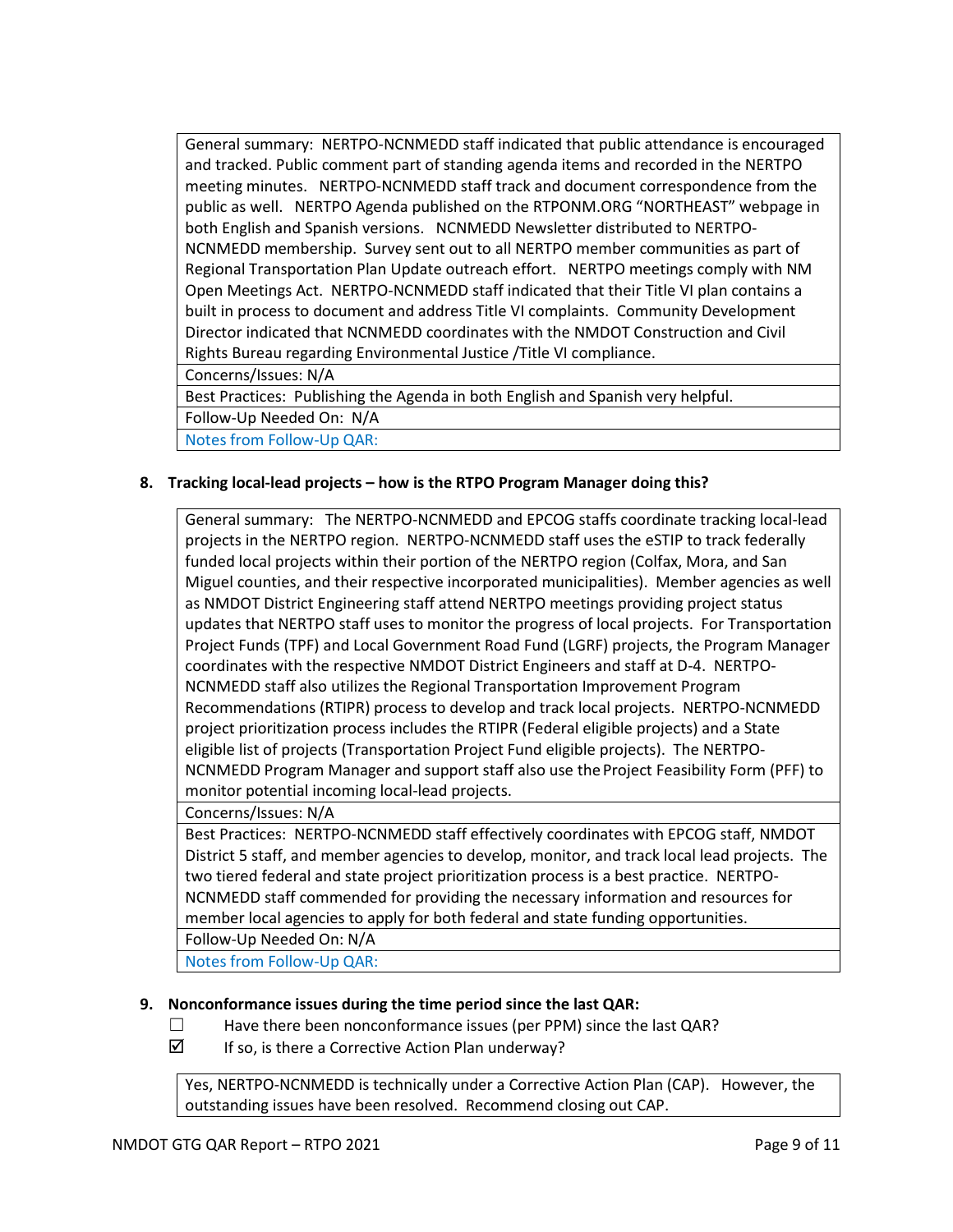### **10. Overall organization:**

- $\boxtimes$  Are files organized, easy to find and backed up?
- $\boxtimes$  Does COG/EDD have a shared drive everyone uses or are files stored on separate PCs?
	- How are files/documents archived? (*Detail below*)

General summary: For the QAR site review NCMNEDD-Staff organized the corresponding files by QAR number format. This organizational structure was very effective for review purposes. Planning Liaison also reviewed the general NERTPO-NCNMEDD digital file structure and found it well organized and logical. NERTPO-NCNMEDD staff indicated their workstations automatically backed-up onto the NERTPO-NCNMEDD server. For work at home, NCNMEDD established a Virtual Private Network (VPN) for NERTPO staff. Files shared and protected via a networked environment. All network files backed-up on a regular basis. IT security protocols established by Technology Solutions (third party vendor). Technology Solutions also available for "on-call" IT services.

Concerns/Issues: N/A

Best Practices: Continue to follow state of the practice IT security protocols to safeguard NERTPO data. Review RTPO archiving requirement section of the PPM.

Follow-Up Needed On: N/A

Notes from Follow-Up QAR:

### **11. Additional notes and comments (concerns or commendations):**

NERTPO-NCNMEDD staff well prepared, organized and responsive during QAR review. NCNMED-NERTPO staff immediately responded to data requests for the QAR Site Review. The RTPTO.ORG "NORTHEAST" website continues to be an effective way to engage the NERTPO membership and disseminate information about NERTPO. Significant progress financial controls at NCNMEDD. The NERTPO-NCNMEDD staff continues to add value to the NERTPO membership.

**12.** GTG Liaison: Please provide a summary of the review, including issues/findings and follow up needed, along with a timeline for RTPO to address any findings.

The audit did not identify any material weaknesses nor any significant deficiencies regarding Federal Awards. There were no audit findings that were required to be reported in accordance with 2 CFR 200.516(a). NCNMEDD continues to make significant progress regarding financial reporting and oversight. Nine of eleven previous audit findings have been resolved. However, two legacy audit findings regarding financial oversight and control remain. NCNMEDD management is addressing these findings. All NERTPO planning products are current, on file and posted to the on the RTPONM.ORG "NORTHEAST" webpage. Board related documents are current, on file, and posted to the webpage as well. The NERTPO Board and related activities comply with the NM Open Meetings Act. Quarterly Reimbursement Packets submitted on time, related reports and documentation complete and accurate. NCNMEDD supplied time records matched the FFY20 Q3 Reimbursement Packet. NERTPO-NCNMEDD staff scheduled reoccurring Board Trainings at